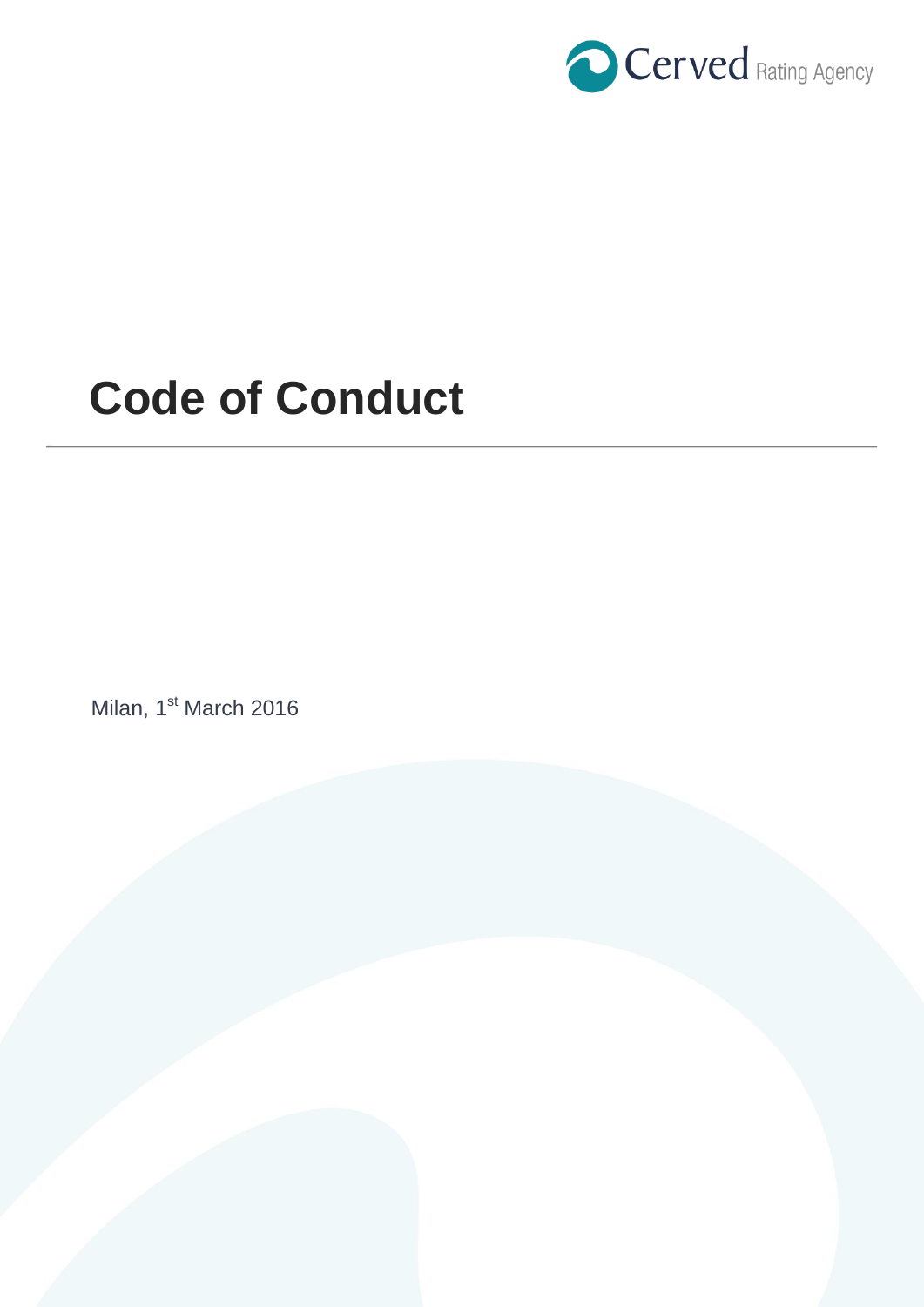Cerved Rating Agency is the Italian credit rating agency specialized in the assessment of the creditworthiness of non-financial companies of small, medium and large size and of their issuances of financial instruments.

Cerved Rating Agency efficiently collects, compares, elaborates and evaluates a complex set of public, proprietary and company internal information in order to assign credit ratings.

Cerved Rating Agency endeavours to issue credit ratings that help to reduce the existing asymmetry of information between rated entities, obligors, originators, underwriters, and arrangers, on one side, and users of credit ratings on the other.

Cerved Rating Agency's Code of Conduct is based on four objectives:

**Quality and integrity of the credit rating process –** Cerved Rating Agency endeavours to issue opinions that help to reduce the asymmetry of information among borrowers, lenders and other market participants;

**Independence and conflicts of interest –** Cerved Rating Agency decisions are independent and free from political or economic pressures and from conflicts of interest arising from the ownership structure, business or financial activities, or the financial interests of the Cerved Rating Agency employees. Cerved Rating Agency avoids activities, procedures or relationships that may compromise or appear to compromise the independence and objectivity of credit rating operations;

#### **Transparency and timeliness of ratings disclosure**; and

**Confidential information –** Cerved Rating Agency maintains in confidence all non-public information communicated by any issuer, or its agents, under the terms of a confidentiality agreement or otherwise under a mutual understanding that the information is shared confidentially.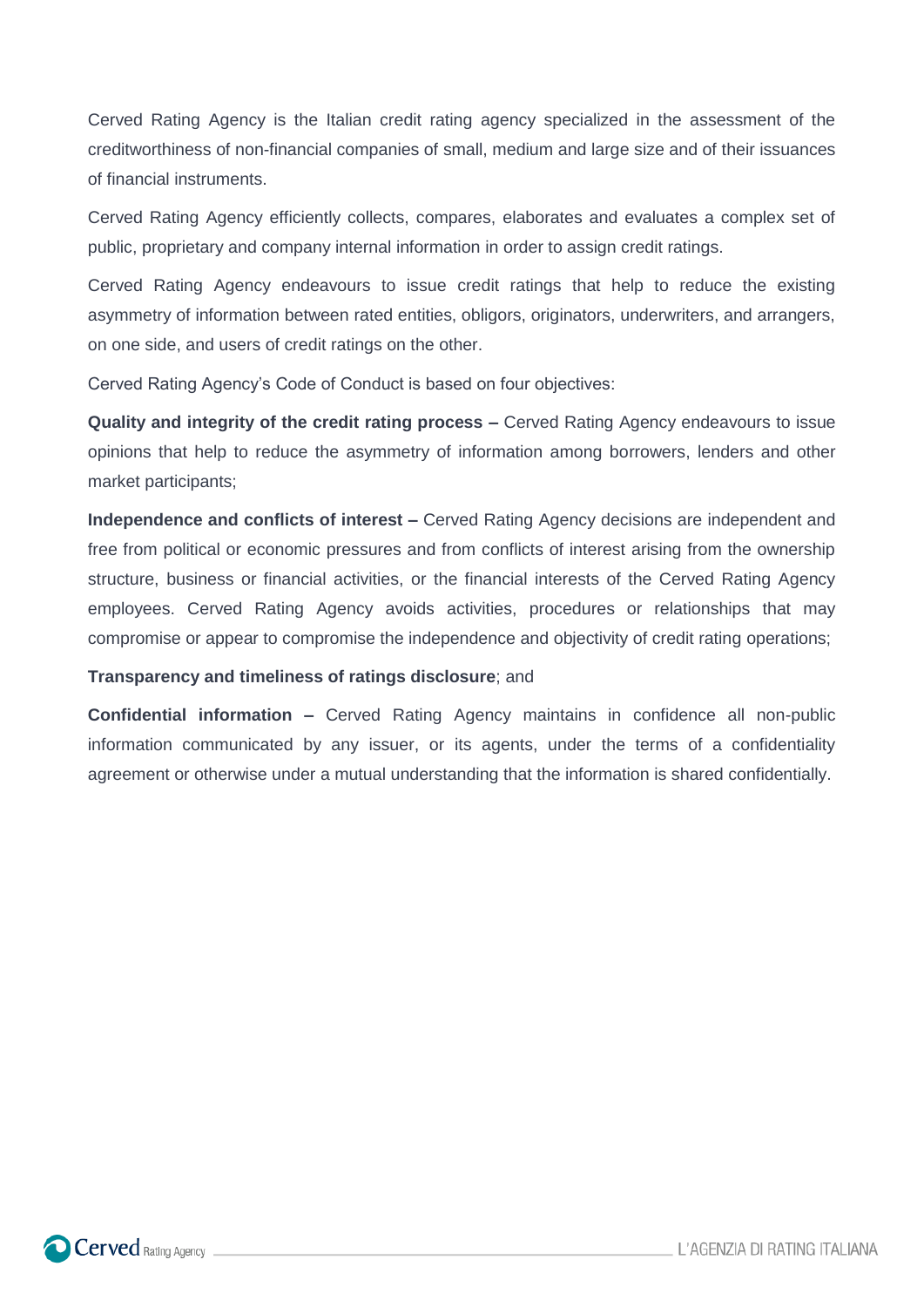### GLOSSARY OF TERMS

"**Code of Conduct Fundamentals for Credit Rating Agencies**": the code of conduct published by the International Organization of Securities Commissions ("IOSCO Code") in December 2004 and subsequently revised in May 2008 and March 2015.

"**Principles regarding the activities of credit rating agencies**" ("IOSCO Principles"): the principles published by IOSCO in 2003 that constitute the basis of the Iosco Code.

"**Cerved Rating Agency**": Cerved Rating Agency S.p.A., a credit rating agency registered in Europe and based in Italy. Cerved Rating Agency collects and analyses economic and financial information regarding non financial companies and their issuances of financial instruments, and issues an assessment of their creditworthiness using an alpha-numeric scale from A1.1 to C2.1 ("credit rating").

"**Regulation EC n. 1060/2009**": the Regulation of the European Parliament and Council published on 16th September 2009 about credit rating agencies and subsequent amendments.

"**Management**": Cerved Rating Agency employees responsible for the management of the company and its employees.

"**Cerved Rating Agency Code of Conduct**" ("Cerved Rating Agency Code" or "Code") the present code of conduct applicable for all Cerved Rating Agency's employees.

"**Rated Entity**" any entity (issuer/obligor) that issues debt Securities or financial obligations.

"**User**": Cerved Rating Agency client that requests and uses the credit rating service.

"**Confidential Information**": any non-public information that Cerved Rating Agency comes across during the process of elaboration and issuance of the credit rating, including:

a) information that may become public;

b) information Cerved Rating Agency receives from third parties who have not signed any confidentiality agreement on such information.

"**Compliance Function**" the function dedicated by Cerved Rating Agency to the surveillance and monitoring of the correct and continuous application of the procedures and rules described in this document and of all the regulations applicable for credit rating agencies in Europe.

"**Compliance Officer**" the employee responsible of the Compliance Function at Cerved Rating Agency;

"**Credit Rating Supervisory Committee**": the committee dedicated by Cerved Rating Agency to the monitoring of the adequacy and completeness of the rating methodologies and procedures.

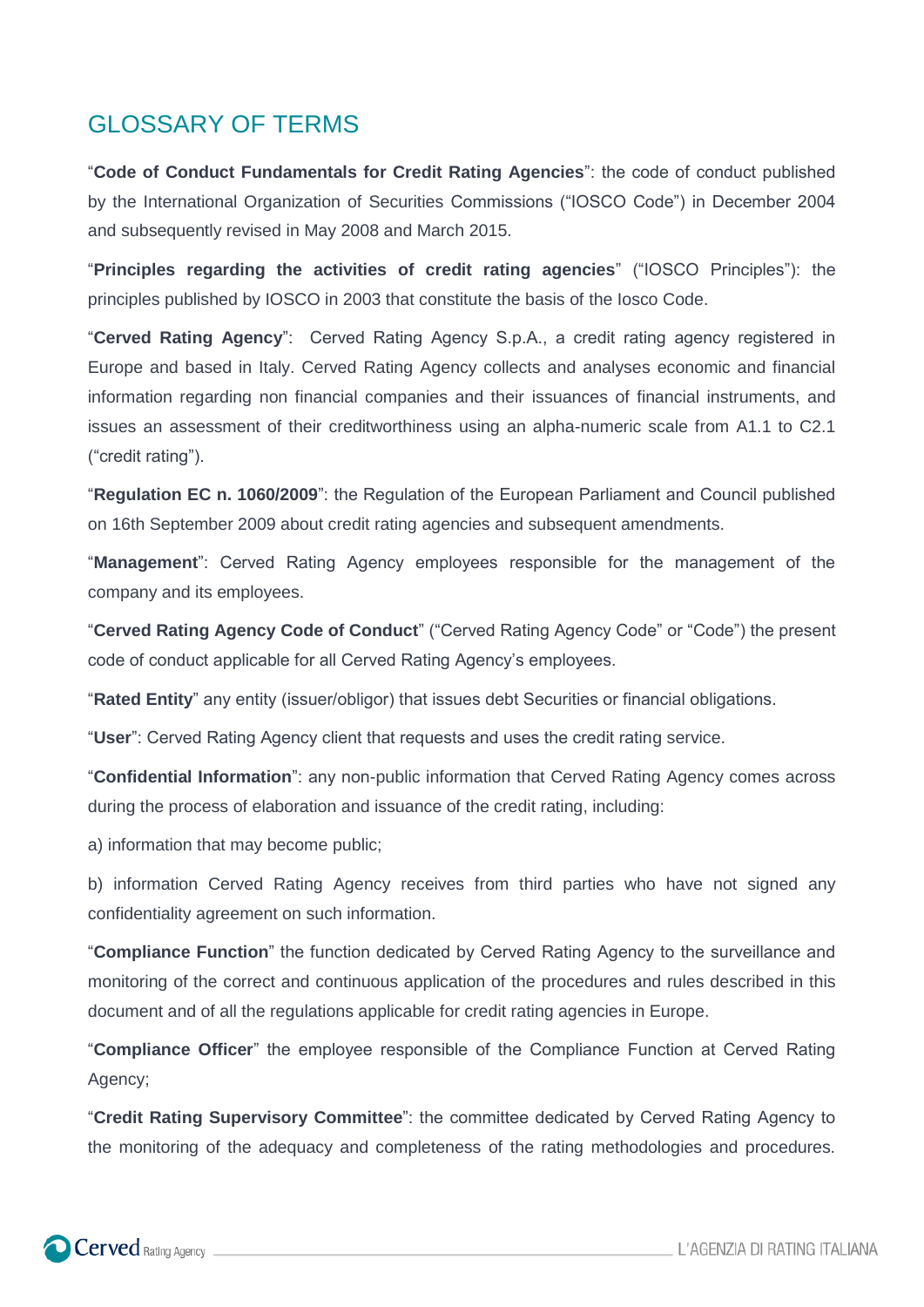This committee is also responsible for the approval of any relevant amendment to the above mentioned procedures and methodologies.

"**Affiliate**" means an entity that directly or indirectly controls, is controlled by, or is under common control with another entity.

"**Analyst**" means Cerved Rating Agency employee who performs analytical functions that are necessary for the issuing or monitoring of a credit rating or participates in determining credit ratings, including an employee involved in a credit rating committee.

"**Credit rating**" or "**rating**" means an opinion regarding the creditworthiness of an entity or obligation, expressed using an established and defined ranking system of rating categories<sup>1</sup>.

"**Credit rating action**" means to determine an initial credit rating, an upgrade of an existing credit rating, a downgrade of an existing credit rating (including to a default category), an affirmation of an existing credit rating, or a withdrawal of a credit rating.

"**Unsolicited credit rating**" is a credit rating initiated at the request of an entity other than the issuer or related third party<sup>2</sup>.

"**Credit rating agency**" or "**CRA**" means an entity that is in the business of issuing credit ratings.

"**Credit rating methodology**" means the procedures by which Cerved Rating Agency determines credit ratings, including the information that must be considered or analyzed to determine a credit rating and the analytical framework used to determine the credit rating, including, as applicable, the models, financial metrics, assumptions, criteria, or other quantitative or qualitative factors to be used to determine the credit rating.

"**Credit rating process**" means all the steps taken with respect to a credit rating action including, but not limited to, Cerved Rating Agency's selection and assignment of analysts to work on the matter, application of the credit rating methodology, decision-making activities (e.g., the operation of a rating committee), interaction with the rated entity, obligor, originator, underwriter, or arranger, and as applicable, dissemination of the credit rating publicly or to subscribers.

"**Employee**" means any individual who works for Cerved Rating Agency on a full-time, part-time, or temporary basis, including any individual working as a contractor, provided that such contractor is involved in the credit rating process.

<sup>2</sup> The definition used by Cerved Rating Agency reflects the definition included in Regulation EU 462/2013 and the interpretation provided by ESMA in Q&A on Implementation of Regulation EU no. 462/2013 on Credit Rating Agencies of 16 December 2015.



 $\overline{a}$ 

<sup>&</sup>lt;sup>1</sup> The definition used by Cerved Rating Agency reflects the definition provided for in Regulation EU1060/2009 and subsequent amendments.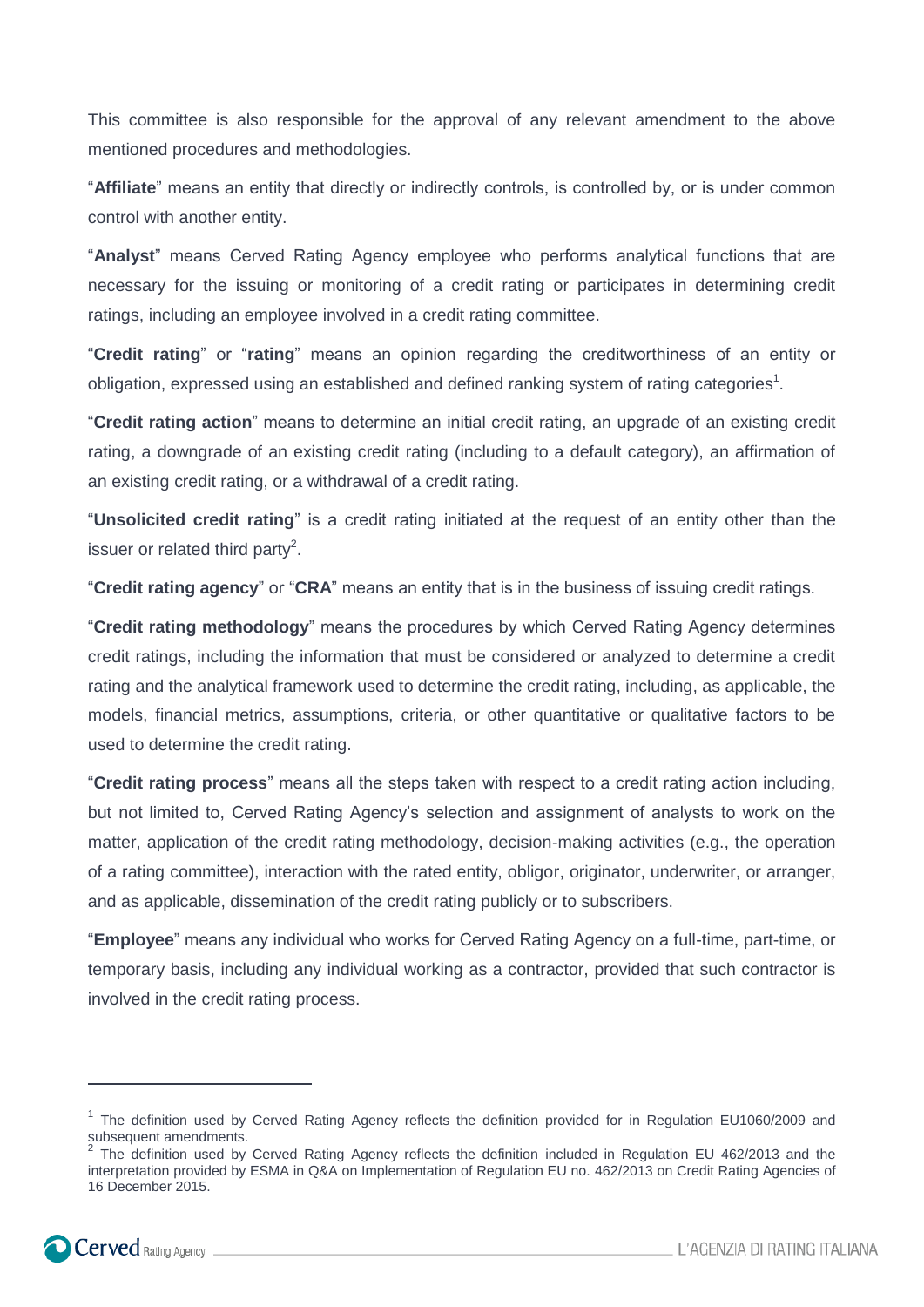"**Entity**" means a government; political subdivision, agency, or instrumentality of a government; or a company, corporation, partnership, trust, estate, or association.

"**Trading instrument**" means a security, money market instrument, derivative, or other similar product.

"**Obligation**" means a trading instrument, credit commitment, loan, or other similar product or transaction that has inherent credit risk.

"**Obligor**" means the entity that is legally or contractually obliged to make payments on a rated obligation.



L'AGENZIA DI RATING ITALIANA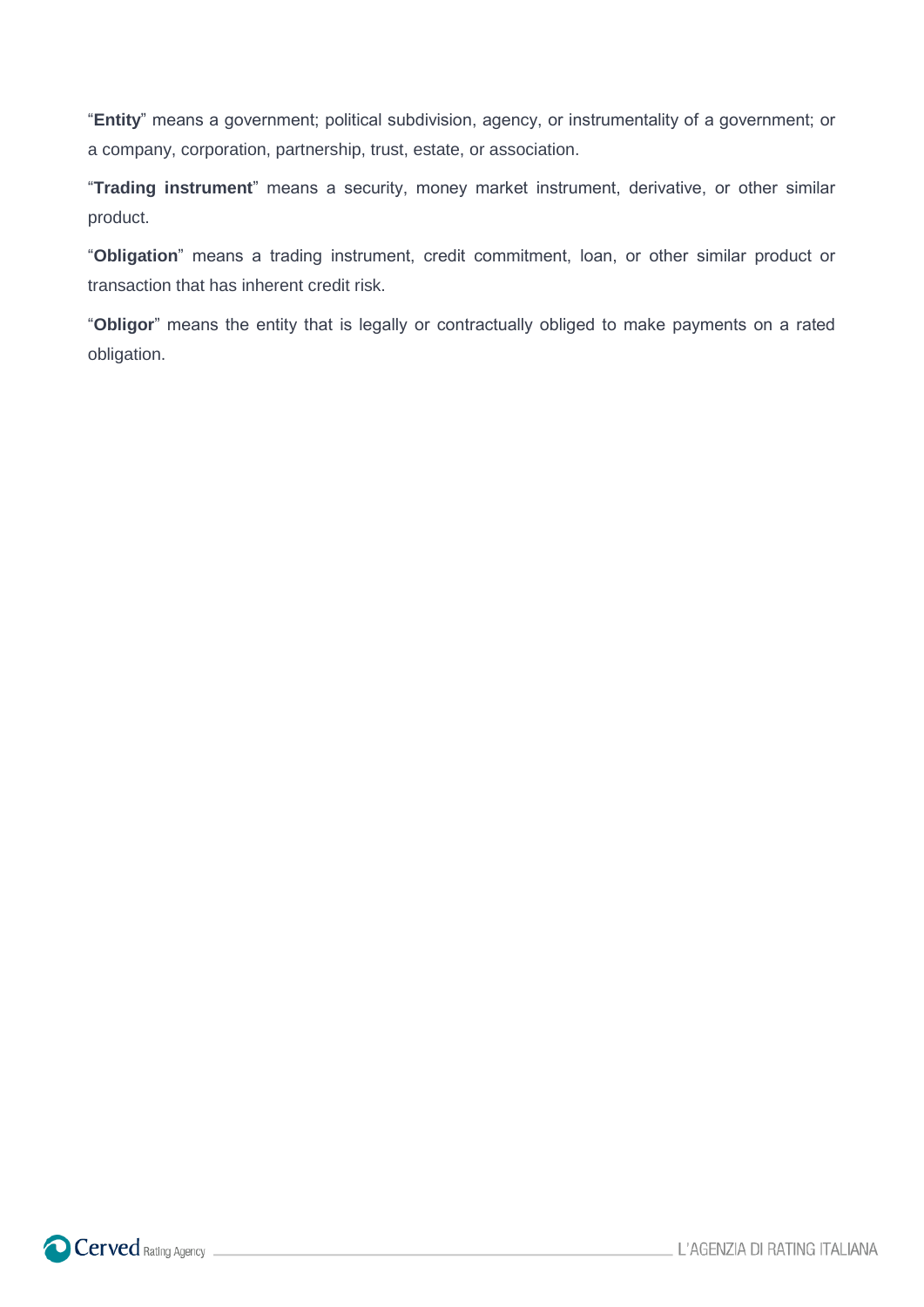## 1. QUALITY AND INTEGRITY OF THE CREDIT RATING PROCESS

#### **A. Quality of the Credit Rating Process**

1.1 Cerved Rating Agency establishes, maintains, documents, and enforces a credit rating methodology that is rigorous, capable of being applied consistently, and, where possible, results in credit ratings that can be subjected to some form of objective validation based on historical experience.

1.2 The credit ratings issued by Cerved Rating Agency reflect all information known and believed to be relevant to Cerved Rating Agency and consistent with the applicable credit rating methodology that is in effect. Therefore, Cerved Rating Agency establishes, maintains, documents, and enforces policies, procedures, and controls to ensure that the credit ratings and related reports are based on a thorough analysis of all such information.

1.3 Cerved Rating Agency adopts reasonable measures designed to ensure that it has the appropriate knowledge and expertise, and that the information it uses in determining credit ratings is of sufficient quality and obtained from reliable sources to support a high quality credit rating.

1.4 Cerved Rating Agency avoids issuing credit ratings for entities or obligations for which it does not have appropriate information, knowledge, and expertise.

1.5 In assessing creditworthiness, Cerved Rating Agency's analysts use the applicable credit rating methodology in a manner that is consistent across all entities or obligations for which that methodology is used.

1.6 Cerved Rating Agency defines the meaning of each category in its rating scales and applies those categories consistently across all classes of rated entities and obligations to which a given rating scale applies.

1.7 Credit ratings are assigned by Cerved Rating Agency and not by an analyst or any other employee of Cerved Rating Agency.

1.8 Cerved Rating Agency assigns analysts who, individually or collectively, have appropriate knowledge and experience for assessing the creditworthiness of the type of entity or obligation being rated.

1.9 Cerved Rating Agency maintains internal records that are accurate and sufficiently detailed and comprehensive to reconstruct the credit rating process for a given credit rating action. The records are retained for as long as necessary to promote the integrity of the credit rating process, including to permit internal audit, compliance, and quality control functions to review past credit rating actions in order to carry out the responsibilities of those functions. Further, Cerved Rating Agency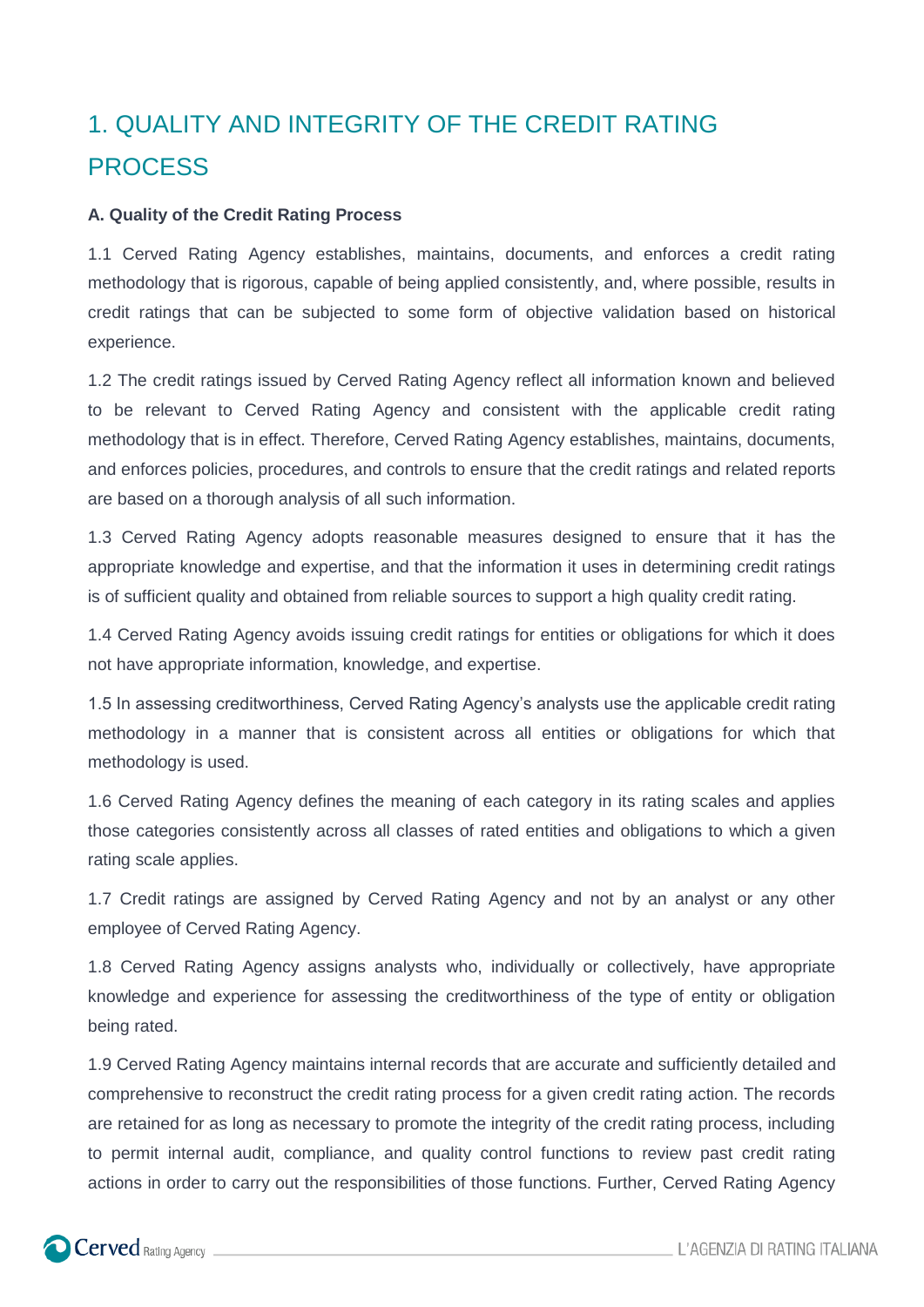establishes, maintains, documents, and enforces the necessary policies, procedures, and controls to ensure that its employees comply with the applicable internal record maintenance, retention, and disposition requirements and with applicable laws and regulations governing the maintenance, retention, and disposition of records.

1.10 Cerved Rating Agency establishes, maintains, documents, and enforces policies, procedures, and controls designed to avoid issuing credit ratings, analyses, or reports that contain misrepresentations or are otherwise misleading as to the general creditworthiness of a rated entity or obligation.

1.11 Cerved Rating Agency ensures that it has and devotes sufficient resources to carry out and maintain high quality credit ratings.

When deciding whether to issue a credit rating for an entity or obligation, Cerved Rating Agency assesses whether it is able to devote a sufficient number of analysts with the skill sets to determine high quality credit ratings, and whether analysts have access to sufficient information in order to determine a high quality credit rating.

1.12 Cerved Rating Agency has delegated a senior manager with appropriate experience with the responsibility to review the feasibility of providing a credit rating for a type of entity or obligation that is materially different from the entities or obligations Cerved Rating Agency currently rates.

1.13 Cerved Rating Agency has established a Credit Rating Supervisory Committee that has been delegated with the review function: the Committee, composed of the Cerved Rating Agency's Independent Non-Executive Directors and a senior manager, is responsible for conducting a rigorous, formal periodic review pursuant to an established timeframe, of all aspects of the credit rating methodologies, including models and key assumptions, and significant changes to the credit rating methodologies. This function is independent of the employees who are responsible for determining credit ratings.

1.14 Cerved Rating Agency in selecting the analysts who will participate in determining a credit rating, seeks to promote continuity and to avoid bias in the credit rating process.

1.15 Cerved Rating Agency ensures that sufficient employees and financial resources are allocated to monitoring and updating all its credit ratings. Except for a credit rating that clearly indicates it does not entail ongoing surveillance, once a credit rating is published, Cerved Rating Agency monitors the credit rating on an ongoing basis by:

a. reviewing the creditworthiness of the rated entity or obligation regularly, at least annually;

b. initiating a review of the status of the credit rating upon becoming aware of any information that might reasonably be expected to result in a credit rating action (including withdrawal of a credit rating), consistent with the applicable credit rating methodology;

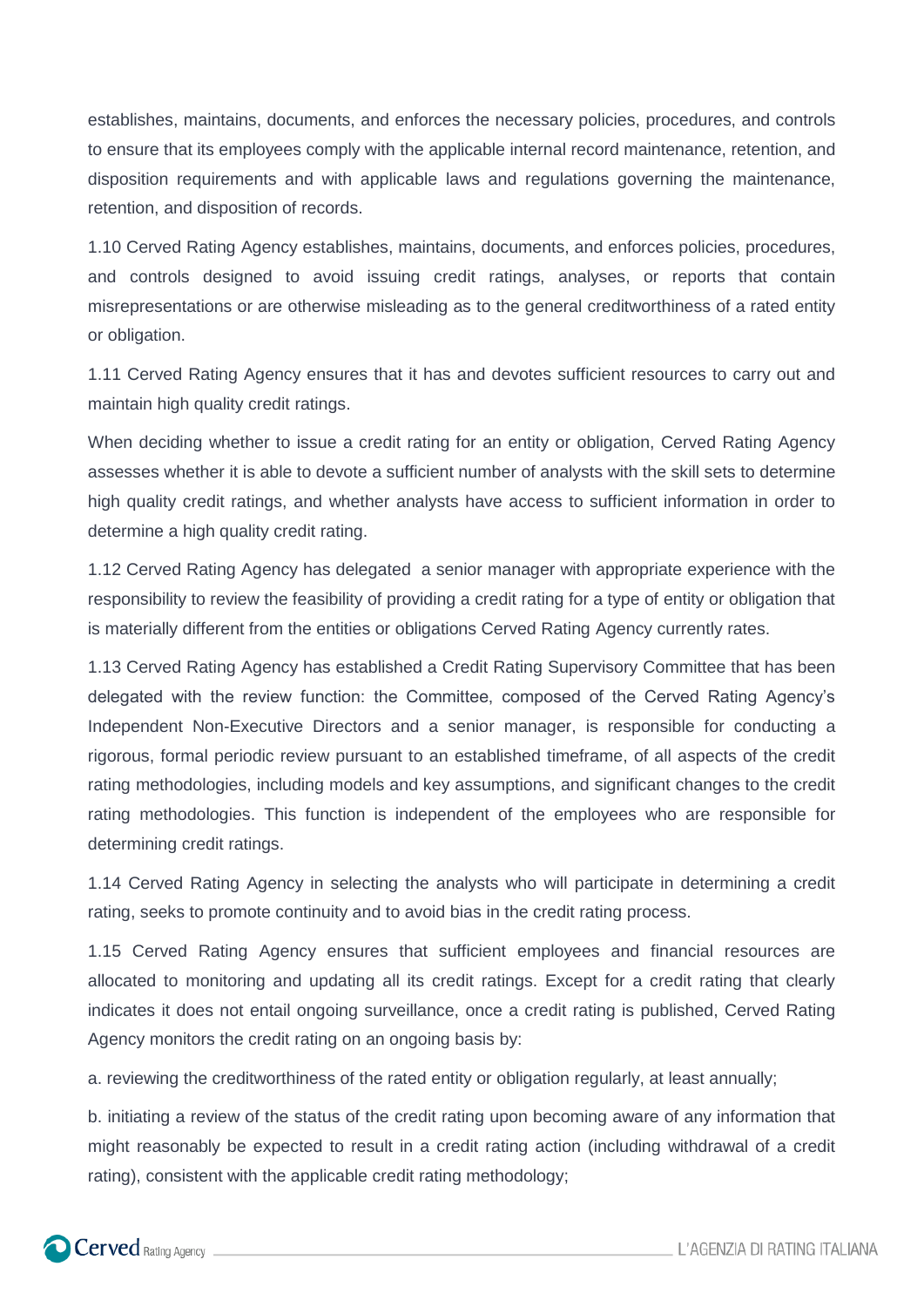c. reviewing the impact of and applying a change in the credit rating methodologies, models or key rating assumptions on the relevant credit ratings within a reasonable period of time;

d. updating on a timely basis the credit rating, as appropriate, based on the results of such review; and

e. incorporating all cumulative experience obtained.

1.16 Cerved Rating Agency uses the same analytical teams, with the appropriate expertise and experience, to determine initial credit ratings and subsequent monitoring.

1.17 Cerved Rating Agency establishes, maintains, documents, and enforces a procedure that clearly set forth guidelines for disseminating credit ratings that are the result or subject of credit rating actions and the related reports, and for when a credit rating will be withdrawn.

Any rating action relating to public credit ratings that are not supplied under subscription is communicated to the public through Cerved Rating Agency's publicly accessible website and previously disclosed to the rated entity as per Regulation EC 1060/2009.

Any rating action relating to public credit ratings supplied under subscription is communicated to the user of the rating and previously disclosed to the rated entity as per Regulation EC 1060/2009.

#### **B. Integrity of the Credit Rating Process**

1.18 Cerved Rating Agency and its employees deal fairly and honestly with rated entities, obligors, originators, underwriters, arrangers, and users of credit ratings.

1.19 Cerved Rating Agency's employees respect the highest standards of integrity and ethical behavior; Cerved Rating Agency endeavours, within the limits of the Italian applicable laws, through its policies, procedures and controls not to employ individuals with demonstrably compromised integrity .

1.20 Cerved Rating Agency and its employees do not, either implicitly or explicitly, give any assurance or guarantee to an entity subject to a rating action, obligor, originator, underwriter, arranger, or user of the credit ratings about the outcome of a particular credit rating action.

1.21 Cerved Rating Agency and its employees do not make promises or threats about potential credit rating actions to influence rated entities, obligors, originators, underwriters, arrangers, or users of the credit ratings to pay for credit ratings or other services.

1.22 Cerved Rating Agency and its employees do not make proposals or recommendations regarding the activities of rated entities or obligors that could impact a credit rating of the rated entity or obligation, including but not limited to proposals or recommendations about corporate or legal structure, assets and liabilities, business operations, investment plans, lines of financing, business combinations, and the design of structured finance products.

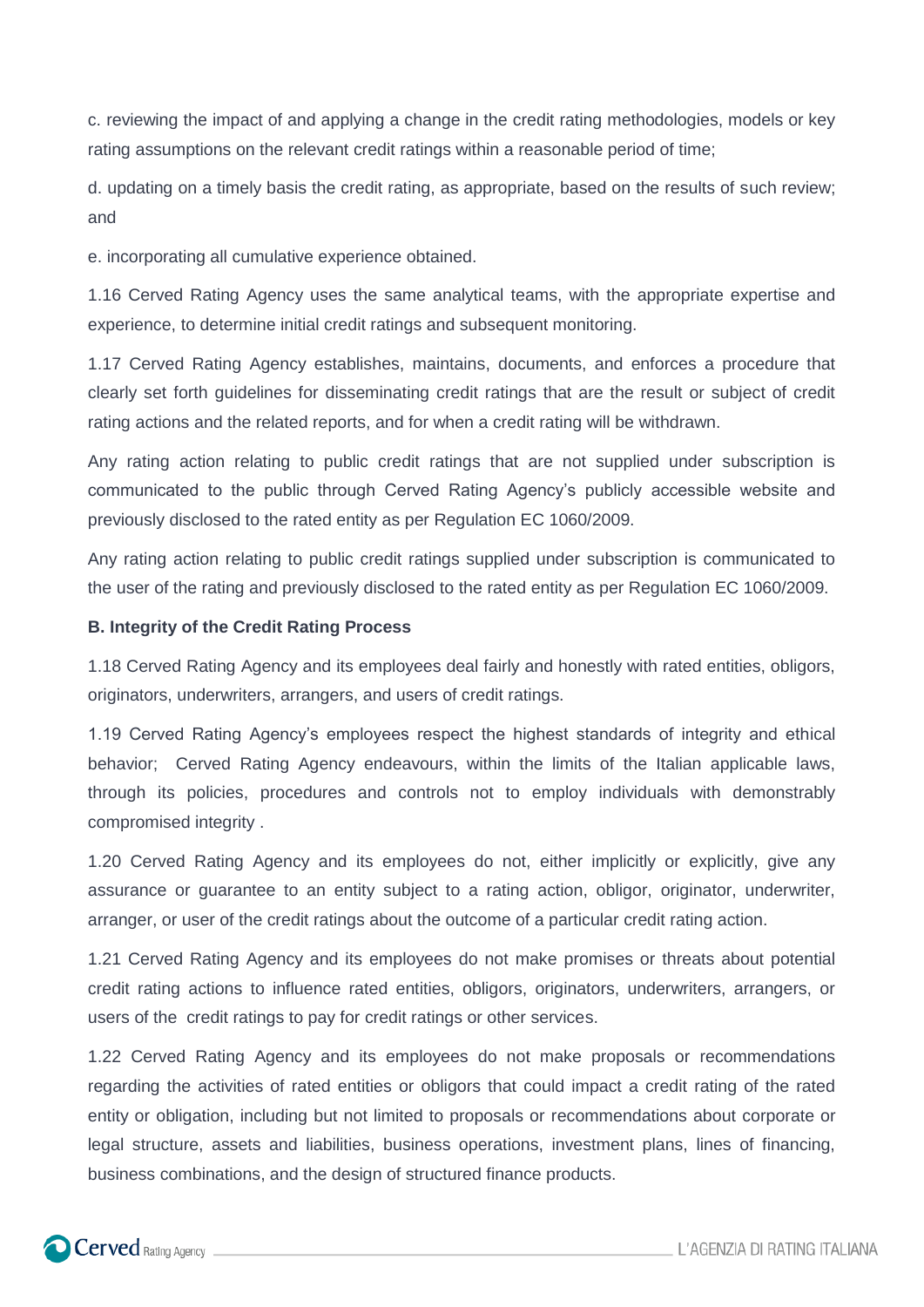1.23 Cerved Rating Agency establishes, maintains, documents, and enforces policies, procedures, and controls designed to ensure that Cerved Rating Agency and its employees comply with the code of conduct and applicable laws and regulations.

a. Cerved Rating Agency has established a compliance function responsible for monitoring and reviewing the compliance of the Cerved Rating Agency and its employees with the provisions of the code of conduct and with applicable laws and regulations.

b. The compliance function is also responsible for reviewing the adequacy of the Cerved Rating Agency's policies, procedures, and controls designed to ensure compliance with the code of conduct and applicable laws and regulations.

c. Cerved Rating Agency has assigned to a senior level employee with the requisite skill the compliance function. The compliance officer's reporting lines and compensation are independent of the Cerved Rating Agency's credit rating operations.

1.24 Upon becoming aware that another employee or an affiliate of Cerved Rating Agency is or has engaged in conduct that is illegal, unethical, or contrary to Cerved Rating Agency code of conduct, any employee will report such information immediately to the compliance officer or another officer of Cerved Rating Agency, as appropriate, so proper action may be taken. Cerved Rating Agency does not expect its employee be experts in law, nonetheless, Cerved Rating Agency's employees are expected to report activities that a reasonable person would question as non-compliant with applicable regulation and the present code. Upon receiving such a report from an employee, Cerved Rating Agency will take appropriate action, as determined by the laws and regulations of the jurisdiction and the policies, procedures, and controls established, maintained, documented, and enforced by Cerved Rating Agency. Cerved Rating Agency prohibits retaliation against any employees who, in good faith, make such reports.

## 2. INDEPENDENCE AND AVOIDANCE OF CONFLICTS OF INTEREST

#### **A. General**

2.1 Cerved Rating Agency does not delay or refrain from taking a credit rating action based on the potential effect (economic, political, or otherwise) of the action on Cerved Rating Agency, a rated entity, obligor, originator, underwriter, arranger, investor, or any other market participant.

2.2 Cerved Rating Agency and its employees use care and professional judgment to maintain both the substance and appearance of Cerved Rating Agency's and its employees' independence and objectivity.

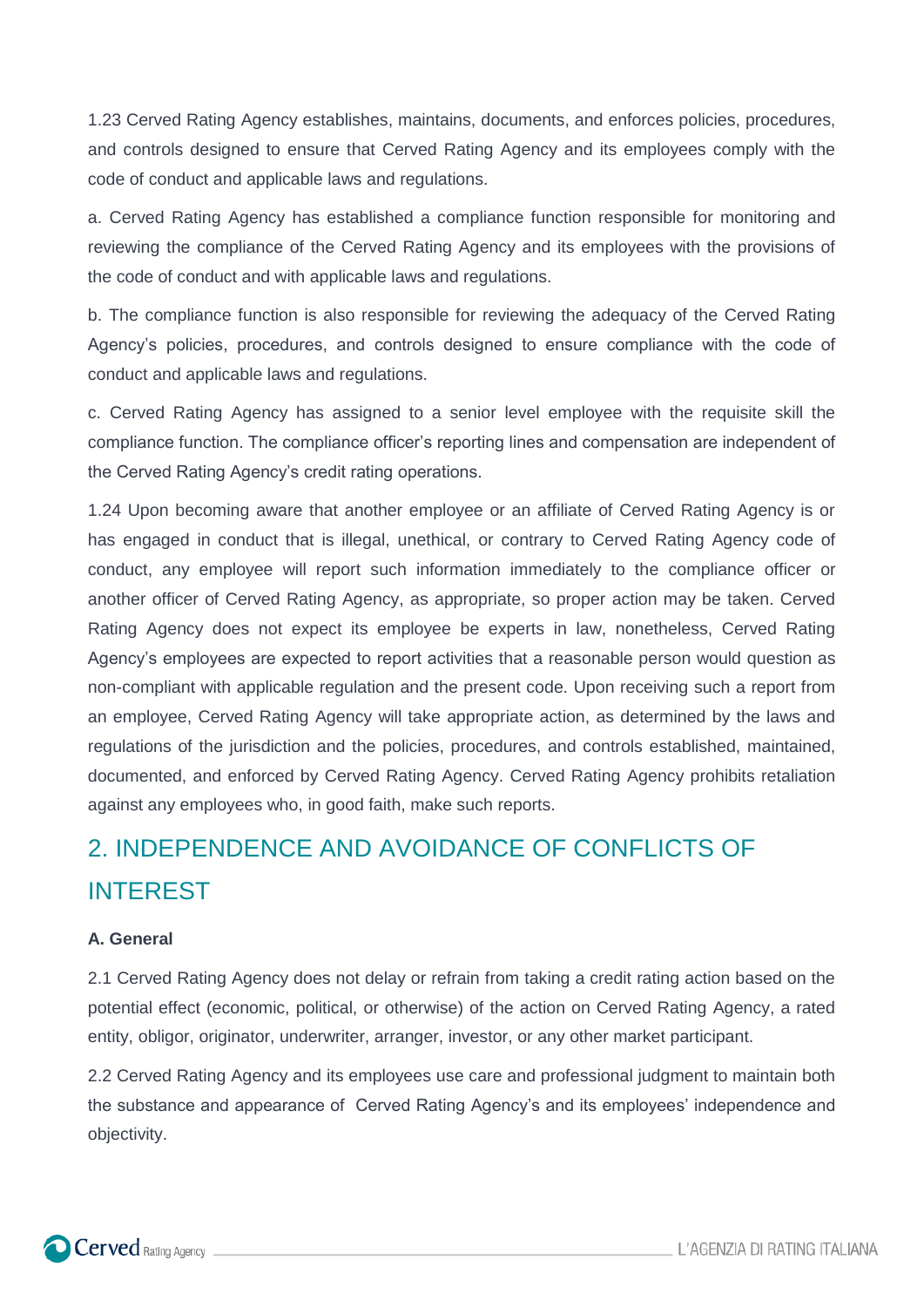2.3 The determination of a credit rating will be influenced only by factors relevant to assessing the creditworthiness of the rated entity or obligation.

2.4 The credit rating Cerved Rating Agency assigns to an entity or obligation will not be affected by whether there is an existing or potential business relationship between Cerved Rating Agency (or its affiliates) and the rated entity, obligor, originator, underwriter, or arranger (or any of their affiliates), or any other party.

2.5 Cerved Rating Agency will operationally, legally, and physically separate its credit rating business and its analysts from any other businesses that may present a conflict of interest. For other businesses that do not necessarily present a conflict of interest, Cerved Rating Agency will establish, maintain, document, and enforce policies, procedures, and controls designed to minimize the likelihood that conflicts of interest will arise. Cerved Rating Agency discloses on its publicly available website the ancillary services it provides. In the determination of the so called ancillary services Cerved Rating Agency refers to Regulation EC 1060/2009 and subsequent amendments and to the Guidelines published by ESMA on this matter.

#### **B. Policies, Procedures, Controls and Disclosures**

2.6 Cerved Rating Agency establishes, maintains, documents and enforces policies, procedures, and controls to identify and eliminate, or manage and disclose, as appropriate, any actual or potential conflicts of interest that may influence the credit rating methodologies, credit rating actions or analyses of Cerved Rating Agency or the judgment and analyses of its employees. Cerved Rating Agency policies, procedures and controls address the following potential conflicts of interests:

a. being paid to issue a credit rating by the rated entity or by the obligor, originator, underwriter, or arranger of the rated obligation;

b. being paid by subscribers with a financial interest that could be affected by a credit rating action;

c. being paid by rated entities, obligors, originators, underwriters, arrangers, or subscribers for services other than issuing credit ratings;

d. providing a preliminary indication or similar indication of credit quality to an entity, obligor, originator, underwriter, or arranger prior to being hired to determine the final credit rating for the entity, obligor, originator, underwriter, or arranger; and

e. having a direct or indirect ownership interest in a rated entity or obligor, or having a rated entity or obligor have a direct or indirect ownership interest in Cerved Rating Agency.

2.7 Cerved Rating Agency discloses actual and potential conflicts of interest in a complete, timely, clear, concise, specific, and prominent manner on the company's publicly available website. When

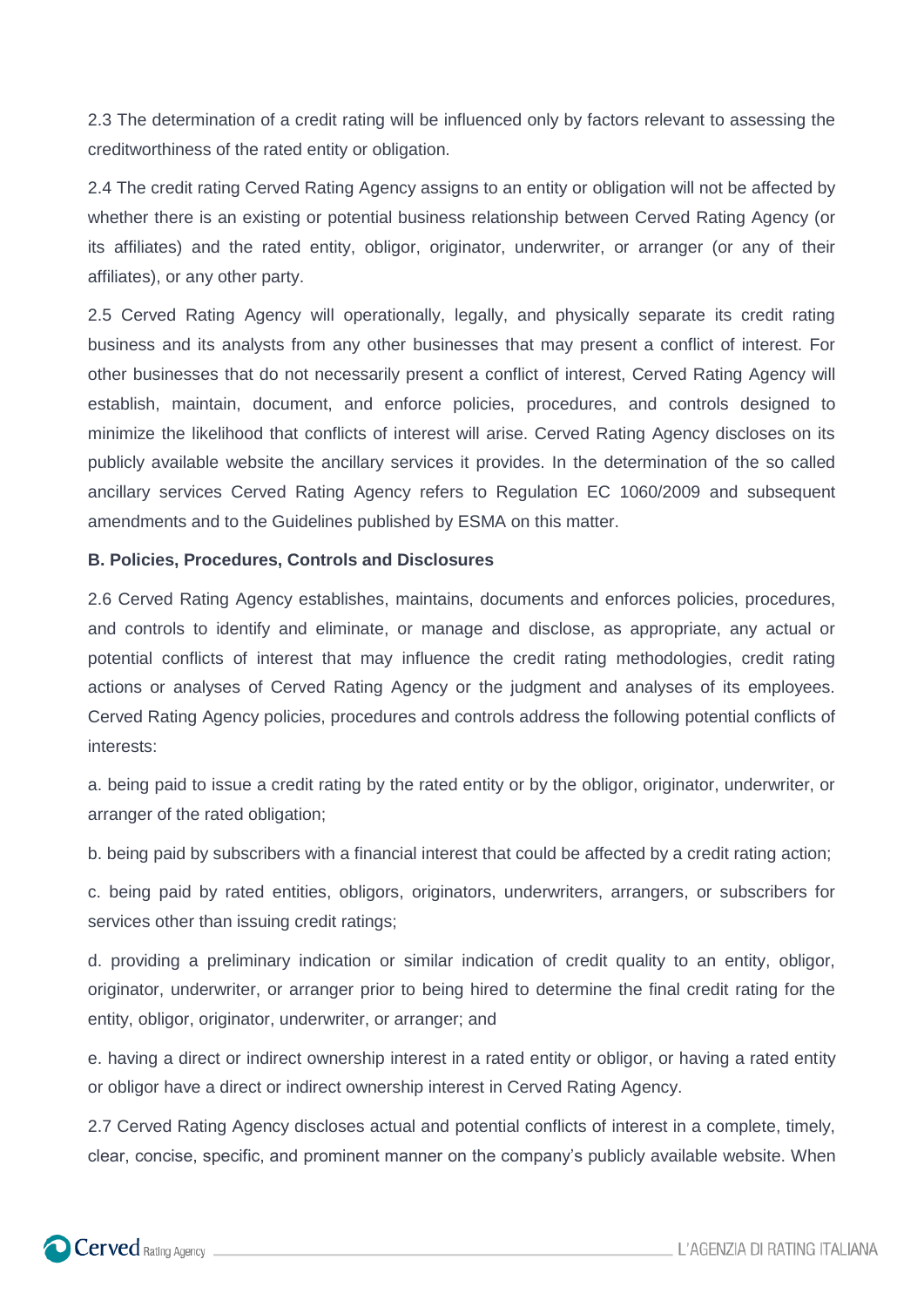the actual or potential conflict of interest is unique or specific to a credit rating action with respect to a particular rated entity, obligor, originator, lead underwriter, arranger, or obligation, such conflict of interest will be disclosed in the same form and through the same means as the relevant credit rating action.

2.8 Cerved Rating Agency will disclose the general nature of its compensation arrangements with rated entities, obligors, lead underwriters, or arrangers according to applicable EU Regulation.

2.10 Cerved Rating Agency will not hold or transact in trading instruments presenting a conflict of interest with the credit rating activities.

2.11 In instances where rated entities or obligors (e.g., sovereign nations or states) have, or are simultaneously pursuing, oversight functions related to Cerved Rating Agency, the employees responsible for interacting with the officials of the rated entity or the obligor (e.g., government regulators) regarding supervisory matters should be separate from the employees that participate in taking credit rating actions or developing or modifying credit rating methodologies that apply to such rated entity or obligor.

#### **C. CRA Employee Independence**

2.12 Reporting lines for employees and their compensation arrangements are structured to eliminate or effectively manage actual and potential conflicts of interest.

a. An employee who participates in or who might otherwise have an effect on a credit rating action with respect to an entity or obligation will not be compensated or evaluated on the basis of the amount of revenue that Cerved Rating Agency derives from that entity or obligor.

b. Cerved Rating Agency conducts formal and periodic reviews of its compensation policies, procedures, and practices for employees who participate in or who might otherwise have an effect on a credit rating action to ensure that these policies, procedures, and practices have not compromised and do not compromise the objectivity of the credit rating process.

2.13 Employees who participate in or who might otherwise have an effect on a credit rating action will not initiate or participate in discussions with rated entities, obligors, arrangers, or subscribers regarding fees or payments charged to such rated entity, obligor, arranger, or subscriber.

2.14 An employee will not participate in or otherwise influence a credit rating action with respect to an entity or obligation if the employee, an immediate family member of the employee (e.g., spouse, domestic partner, or dependent), or an entity managed by the employee:

a. Holds or transacts in a trading instrument issued by the rated entity or obligor;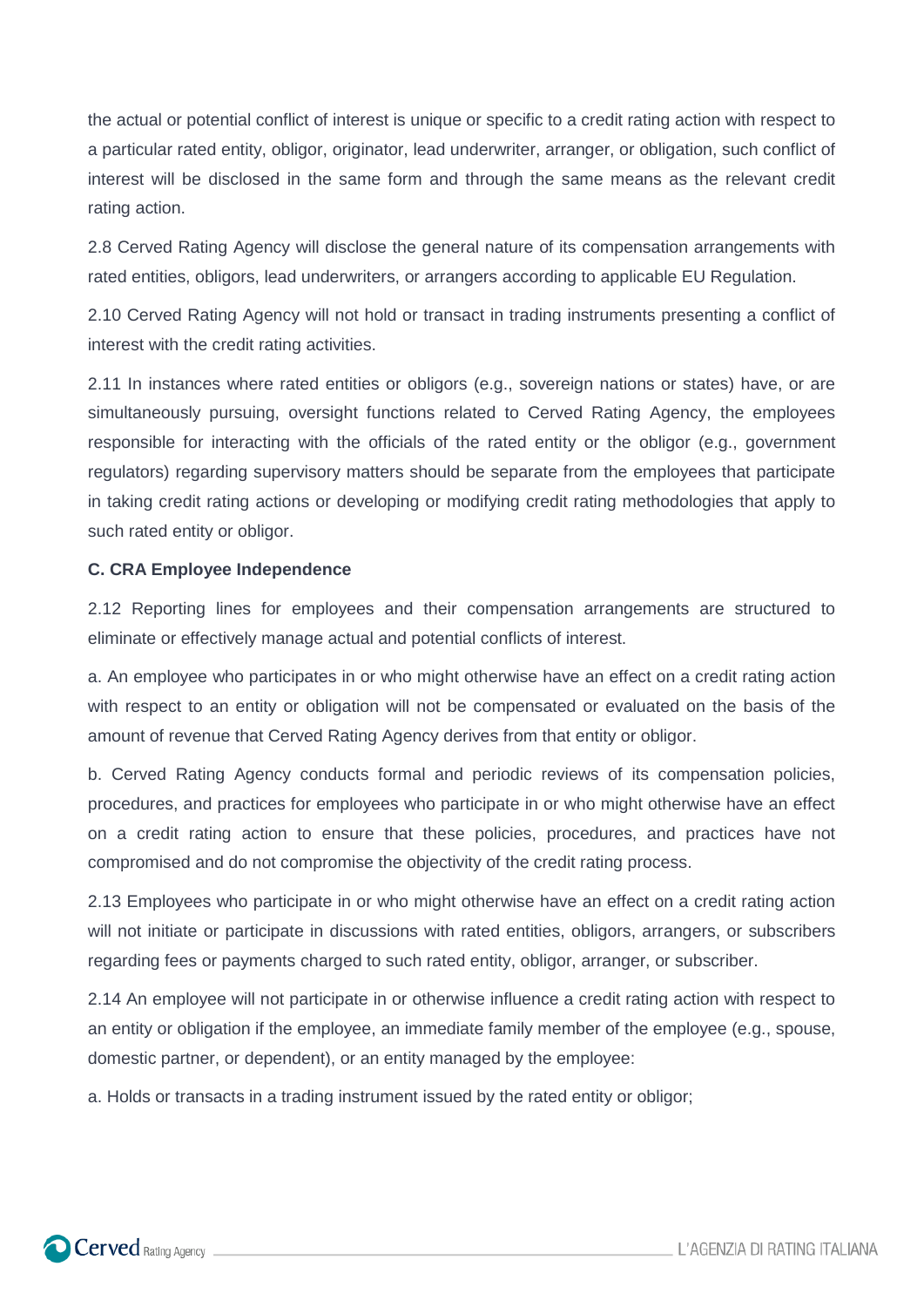b. Holds or transacts in a trading instrument (other than a diversified collective investment scheme) that itself owns an interest in the rated entity or obligor, or is a derivative based on a trading instrument issued by the rated entity or obligor;

c. Holds or transacts in a trading instrument issued by an affiliate of the rated entity or obligor, the ownership of which may cause or may be perceived as causing a conflict of interest with respect to the employee or Cerved Rating Agency;

d. Holds or transacts in a trading instrument issued by a lead underwriter or arranger of the rated obligation, the ownership of which may cause or may be perceived as causing a conflict of interest with respect to the employee or Cerved Rating Agency;

e. Is currently employed by, or had a recent employment or other significant business relationship with the rated entity or obligor or a lead underwriter or arranger of the rated obligation that may cause or may be perceived as causing a conflict of interest;

f. Is a director of the rated entity or obligor, or lead underwriter or arranger of the rated obligation; or

g. Has, or had, another relationship with or interest in the rated entity, obligor, or the lead underwriter or arranger of the rated obligation (or any of their affiliates) that may cause or may be perceived as causing a conflict of interest.

2.15 An analyst should not hold or transact in a trading instrument issued by a rated entity or obligor in the analyst's area of primary analytical responsibility. This would not preclude an analyst from holding or trading a diversified collective investment scheme that owns a trading instrument issued by a rated entity or obligor in the analyst's area of primary analytical responsibility.

2.16 Any employee is prohibited from soliciting money, gifts, or favors from anyone with whom Cerved Rating Agency does business and is prohibited from accepting gifts offered in the form of cash or cash equivalents or any gifts exceeding a minimal monetary value.

2.17 An employee who becomes involved in a personal relationship (including, for example, a personal relationship with an employee of a rated entity, obligor, or originator, or the lead underwriter or arranger of a rated obligation) that creates an actual or potential conflict of interest is required under Cerved Rating Agency's policies to disclose the relationship to the compliance officer.

2.18 Cerved Rating Agency will review without unnecessary delay the past two-year-work of an analyst who leaves Cerved Rating Agency and joins an entity that the employee participated in rating, an obligor whose obligation the employee participated in rating, an originator, underwriter, or arranger with which the employee had significant dealings as part of his or her duties, or any of their affiliates.

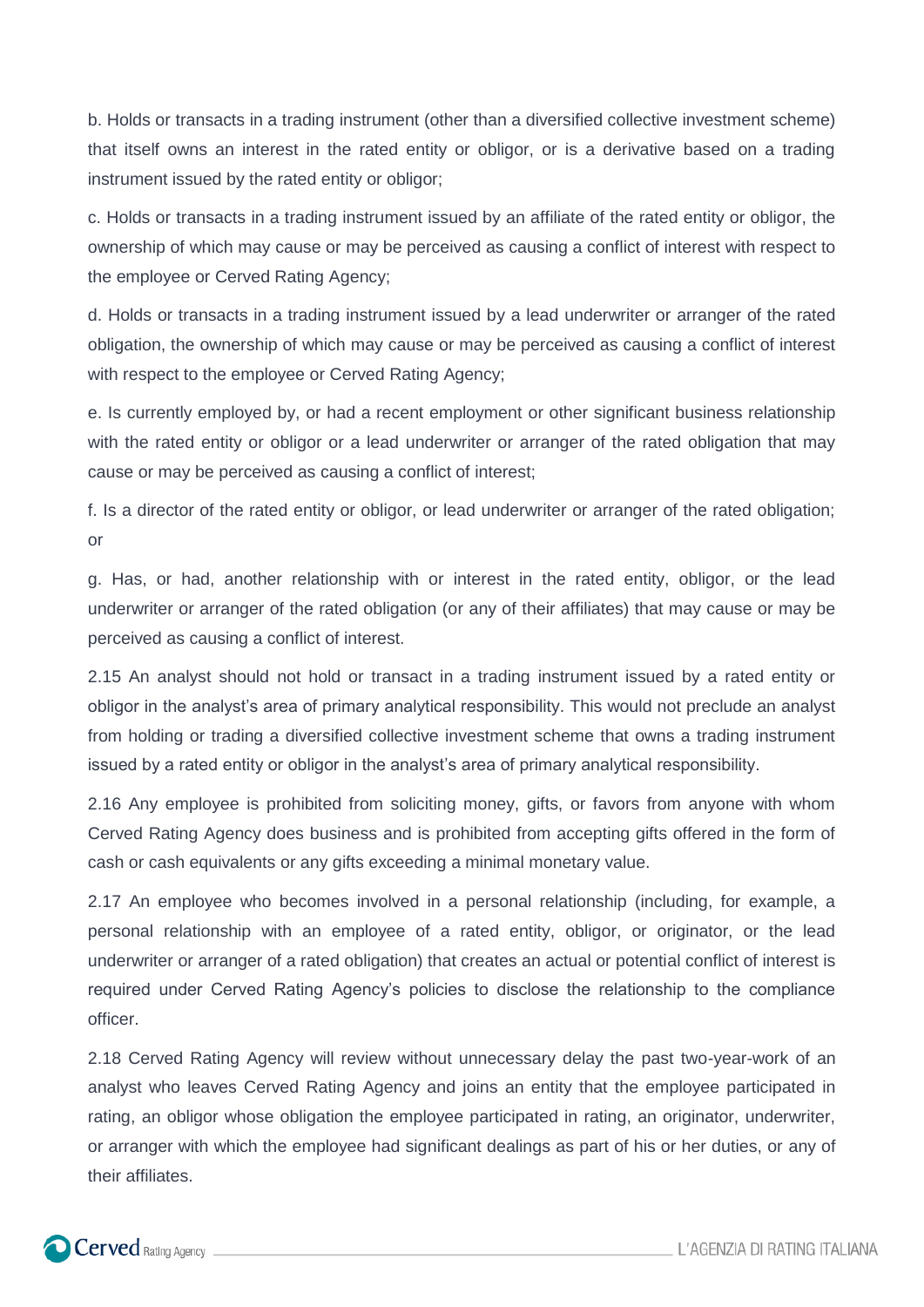# 3. RESPONSIBILITIES TO THE INVESTING PUBLIC, RATED ENTITIES, OBLIGORS, ORIGINATORS, UNDERWRITERS, AND ARRANGERS

#### **A. Transparency and Timeliness of Credit Ratings Disclosure**

3.1 Cerved Rating Agency assists investors and other users of credit ratings in developing a greater understanding of credit ratings by disclosing in plain language, among other things, the nature and limitations of credit ratings and the risks of unduly relying on them to make investment or other financial decisions. Cerved Rating Agency does not state or imply that the competent supervisory authority (ESMA) endorses its credit ratings or use its registration status to advertise the quality of its credit ratings.

3.2 Cerved Rating Agency discloses sufficient information about its credit rating process and its credit rating methodologies, so that investors and other users of credit ratings can understand how a credit rating was determined.

3.3 Cerved Rating Agency will disclose a material modification to a credit rating methodology prior to the modification taking effect according to the applicable EU Regulation. In any case, Cerved Rating Agency will disclose the material modification in a non-selective manner in compliance with the applicable EU regulation.

3.4 Cerved Rating Agency issues credit ratings only upon request. Cerved Rating Agency issues credit ratings upon request of the rated entity (issuer/borrower) or a related third party (*solicited credit rating*) and of an entity other than the issuer or related third party *(unsolicited credit rating)*.

3.5 Cerved Rating Agency discloses its policies and procedures for distributing credit ratings and reports, and for when a credit rating will be withdrawn.

3.6 Cerved Rating Agency discloses on its publicly available website clear definitions of the meaning of each category in its rating scales, including the definition of default.

3.8 Cerved Rating Agency is transparent with investors, rated entities, obligors, originators, underwriters, and arrangers about how the relevant entity or obligation is rated. The applicable procedures and methodologies are indicated in the rating communication and available on Cerved Rating Agency website. The rating communication always include all the factors determining the rating and the information necessary to understand it.

3.9 Cerved Rating Agency informs the rated entity, or the obligor or arranger of the rated obligation about the critical information and principal considerations upon which a credit rating is based prior to disseminating a credit rating that is the result or subject of the credit rating action and afford

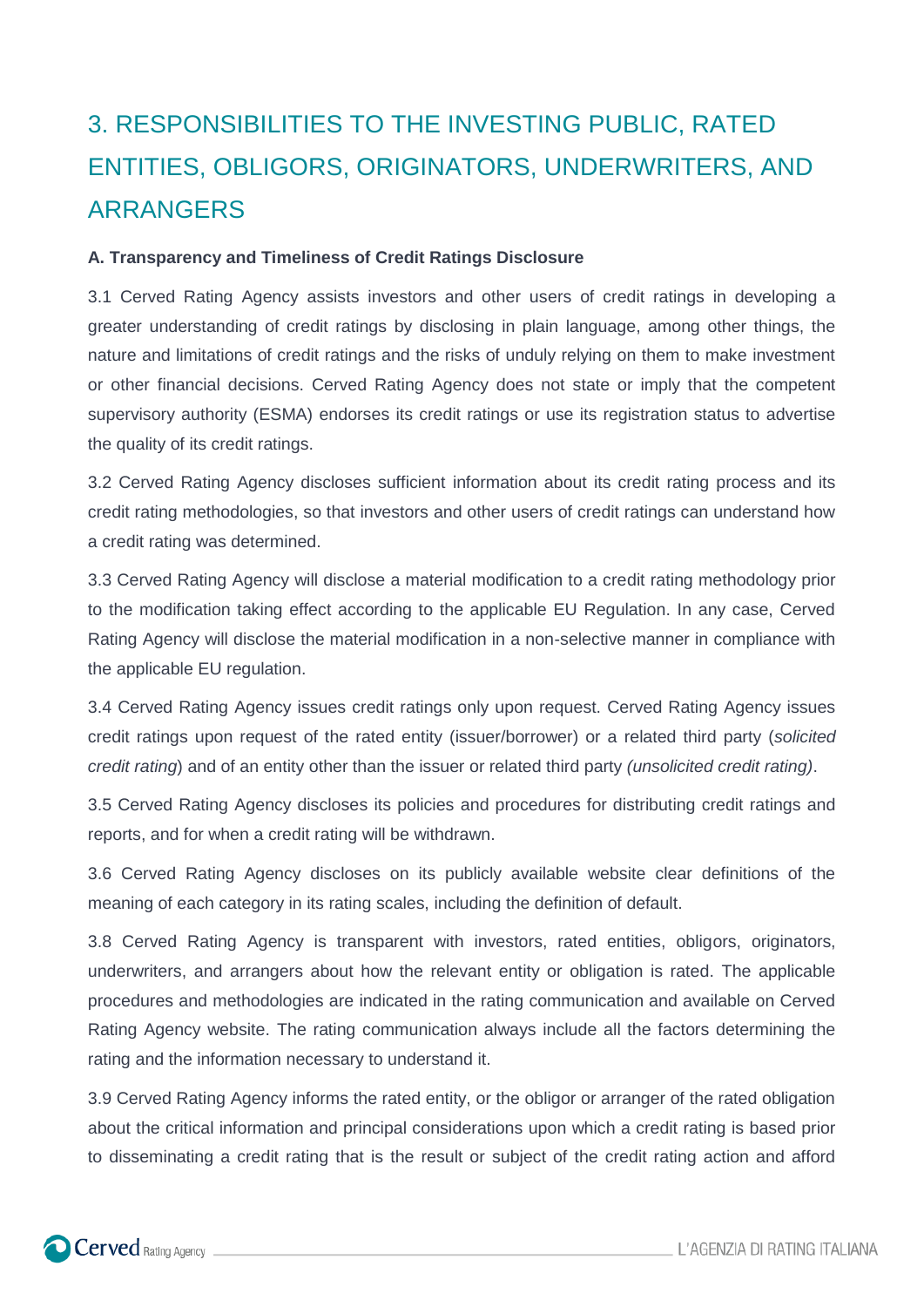such rated entity, obligor, or arranger an adequate opportunity to drawn attention on any factual errors that would have a material effect on the credit rating according to applicable EU regulation. Cerved Rating Agency duly evaluates any response from such rated entity, obligor, or arranger.

3.10 Cerved Rating Agency publicly discloses or distributes to its subscribers a credit rating that is the result or subject of the credit rating action as soon as practicable after taking such action.

3.11 Cerved Rating Agency publicly discloses or distributes to its subscribers a credit rating that is the result or subject of a credit rating action on a non-selective basis.

3.12 Cerved Rating Agency discloses in its credit ratings whether the rated entity, obligor, or originator, or the underwriter or arranger of the rated obligation participated in the credit rating process. Each credit rating not initiated at the request of the rated entity, obligor, or originator, or the underwriter or arranger of the rated obligation is identified as such.

3.13 Cerved Rating Agency uses information that comes from sources deemed as reliable. Cerved Rating Agency will clearly indicate the attributes and limitations of each credit rating, and the extent to which it verifies information provided to it by the rated entity, obligor, or originator, or the underwriter or arranger of the rated obligation.

3.14 Cerved Rating Agency indicates in the communication of a credit rating that is the result or the subject of a credit rating action when the credit rating was last updated or reviewed. The credit rating announcement also indicates the principal credit rating methodology or methodology version that was used in determining the credit rating and where a description of that credit rating methodology can be found. Where the credit rating is based on more than one credit rating methodology, or where a review of only the principal credit rating methodology might cause investors and other users of credit ratings to overlook important aspects of the credit rating, Cerved Rating Agency explains this fact in the credit rating announcement, and indicate where to find a discussion of how the different credit rating methodologies and other important aspects factored into the credit rating decision.

3.16 When issuing or revising a credit rating, Cerved Rating Agency explains in its announcement and related report the key assumptions and data underlying the credit rating, including financial statement adjustments that deviate materially from those contained in the published financial statements of the relevant rated entity or obligor.

3.17 If Cerved Rating Agency discontinues monitoring a credit rating for a rated entity or obligation it will either withdraw the credit rating or disclose such discontinuation to the public or to its subscribers as soon as practicable. A publication by Cerved Rating Agency of a credit rating that is no longer being monitored will indicate the date the credit rating was last updated or reviewed, the

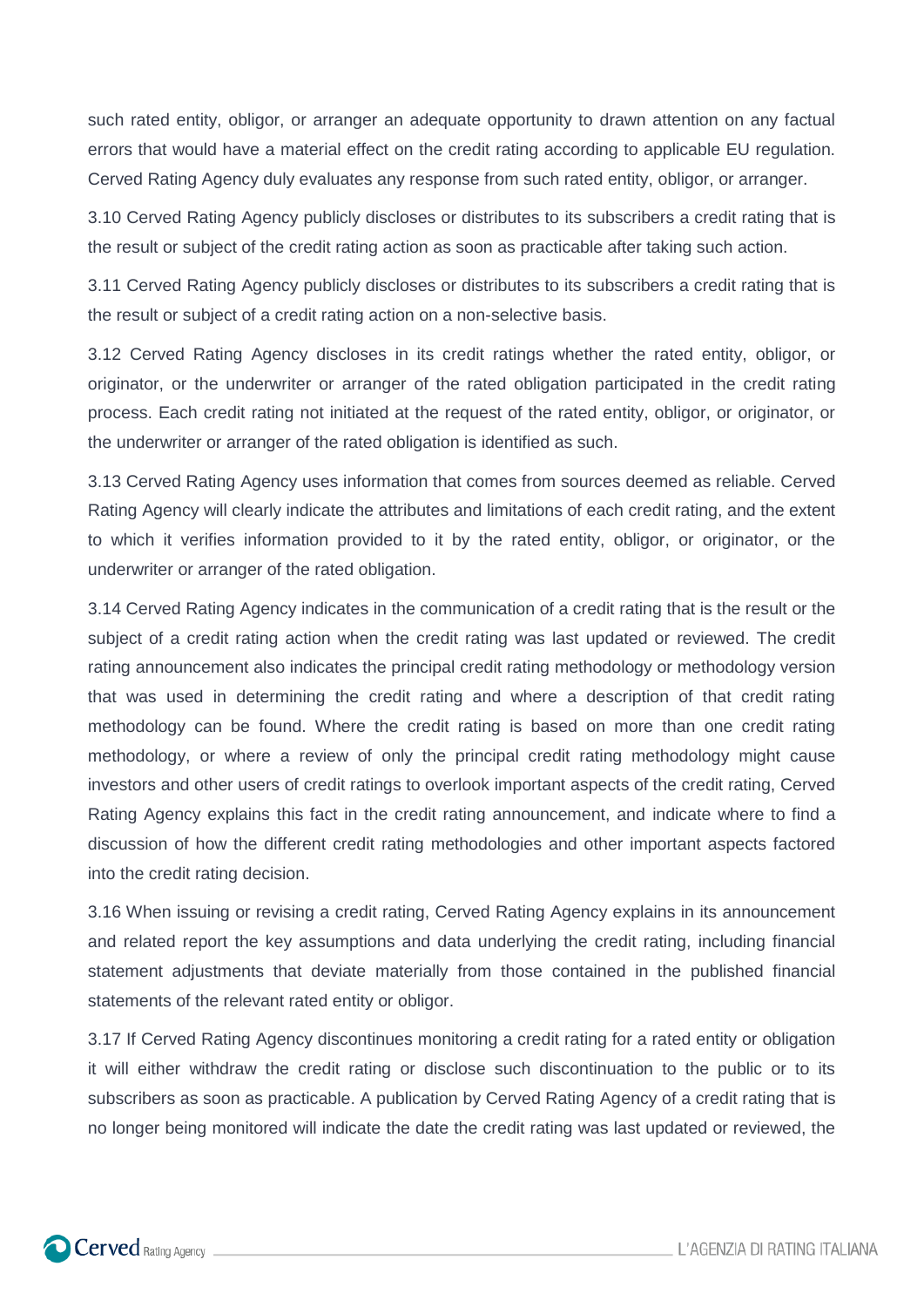reason the credit rating is no longer monitored, and the fact that the credit rating is no longer being updated.

3.18 In order to promote transparency and to enable investors and other users of credit ratings to compare the performance of different credit rating agencies, Cerved Rating Agency discloses sufficient information about the historical transition and default rates of its credit rating categories with respect to the classes of entities and obligations it rates. Such information is publicly available on ESMA's website.

#### **B. The Treatment of Confidential Information**

3.19 Cerved Rating Agency establishes, maintains, documents, and enforces policies, procedures, and controls to protect confidential and/or material non-public information, including confidential information received from a rated entity, obligor, or originator, or the underwriter or arranger of a rated obligation, and non-public information about a credit rating action (e.g., information about a credit rating action before the credit rating is publicly disclosed or disseminated to subscribers).

a. The policies, procedures, and controls prohibit Cerved Rating Agency and its employees from using or disclosing confidential and/or material non-public information for any purpose unrelated to Cerved Rating Agency's credit rating activities, including disclosing such information to other employees where the disclosure is not necessary in connection with the credit rating activities, unless disclosure is required by applicable law or regulation.

b. The policies, procedures, and controls require Cerved Rating Agency and its employees to take reasonable steps to protect confidential and/or material non-public information from fraud, theft, misuse, or inadvertent disclosure.

c. With respect to confidential information received from a rated entity, obligor, originator, underwriter, or arranger, the policies, procedures, and controls prohibit Cerved Rating Agency and its employees from using or disclosing such information in violation of the terms of any applicable agreement or mutual understanding that Cerved Rating Agency will keep the information confidential, unless disclosure is required by applicable law or regulation.

d. With respect to a pending credit rating action, the policies, procedures, and controls prohibit Cerved Rating Agency and its employees from selectively disclosing information about the pending credit rating action, except to the rated entity, obligor, arranger, or their designated agents, or as required by applicable law or regulation.

3.20 Cerved Rating Agency establishes, maintains, documents, and enforces policies, procedures, and controls designed to prevent violations of applicable laws and regulations governing the treatment and use of confidential and/or material non-public information.

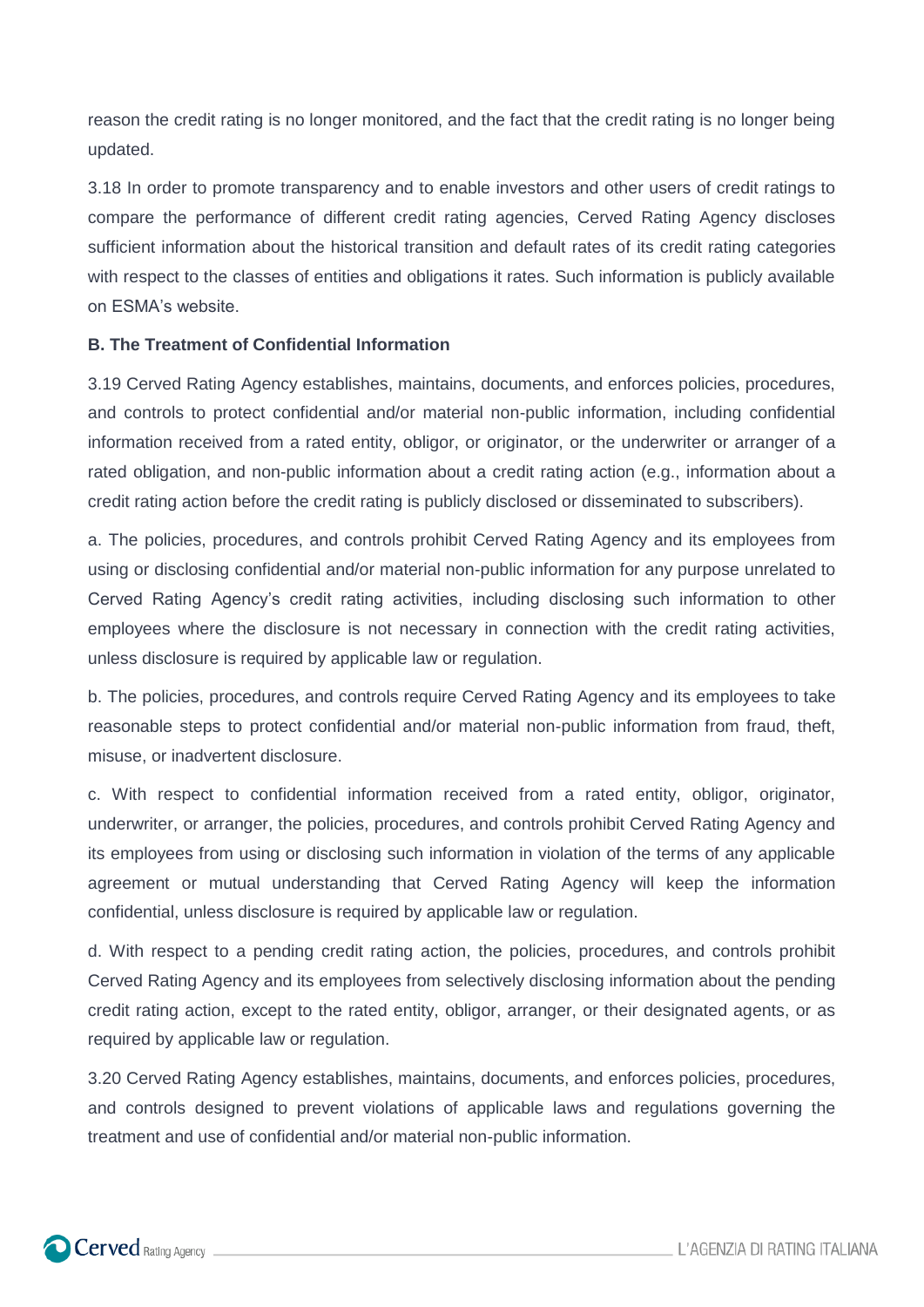3.21 Cerved Rating Agency establishes, maintains, documents, and enforces policies, procedures, and controls that prohibit employees that possess confidential and/or material non-public information concerning a trading instrument from engaging in a transaction in the trading instrument or using the information to advise or otherwise advantage another person in transacting in the trading instrument.

#### **4. GOVERNANCE, RISK MANAGEMENT, AND EMPLOYEE TRAINING**

4.1 Cerved Rating Agency's Board of Directors has the ultimate responsibility for ensuring that Cerved Rating Agency establishes, maintains, documents, and enforces a code of conduct that gives full effect to the IOSCO Code of Conduct Fundamentals for Credit Rating Agencies and compliant with Regulation EC1060/2009 and subsequent amendments.

4.2 Cerved Rating Agency establishes sound and effective procedures for risk assessment, identification, monitoring and reporting and risk management according to Annex I Section A point 4 of Regulation UE1060/2009 and subsequent amendments.

4.3 Cerved Rating Agency establishes, maintains, documents, and enforces policies, procedures, and controls requiring employees to undergo formal ongoing training at reasonably regular time intervals. The subject matter covered by the training is relevant to the employee's responsibilities and covers, as applicable, Cerved Rating Agency code of conduct, credit rating methodologies, the laws governing credit rating activities, policies, procedures, and controls for managing conflicts of interest and governing the holding and transacting in trading instruments, and the policies and procedures for handling confidential and/or material non-public information. The policies, procedures, and controls include measures designed to verify that employees undergo required training.

#### **5. DISCLOSURE AND COMMUNICATION WITH MARKET PARTICIPANTS**

5.1 Cerved Rating Agency's disclosures, including those specified in the provisions of the Code, are intended to be complete, fair, accurate, timely, and understandable to investors and other users of credit ratings.

5.2 Cerved Rating Agency's Code of Conduct is compliant with Regulation EC 1060/2009 and subsequent amendments and implements the provisions of the IOSCO Statement of Principles Regarding the Activities of Credit Rating Agencies and the IOSCO Code of Conduct Fundamentals for Credit Rating Agencies (collectively, the "IOSCO provisions"). Cerved Rating Agency's Code of Conduct deviates from IOSCO provisions only in the few cases where the IOSCO provisions are not consistent with the applicable European Regulation or with Cerved Rating Agency's actual operations (See Annex 1 for the detailed exceptions). However, Cerved Rating Agency believes that in the few mentioned exceptions the deviation does not hinder the main objective and focus of

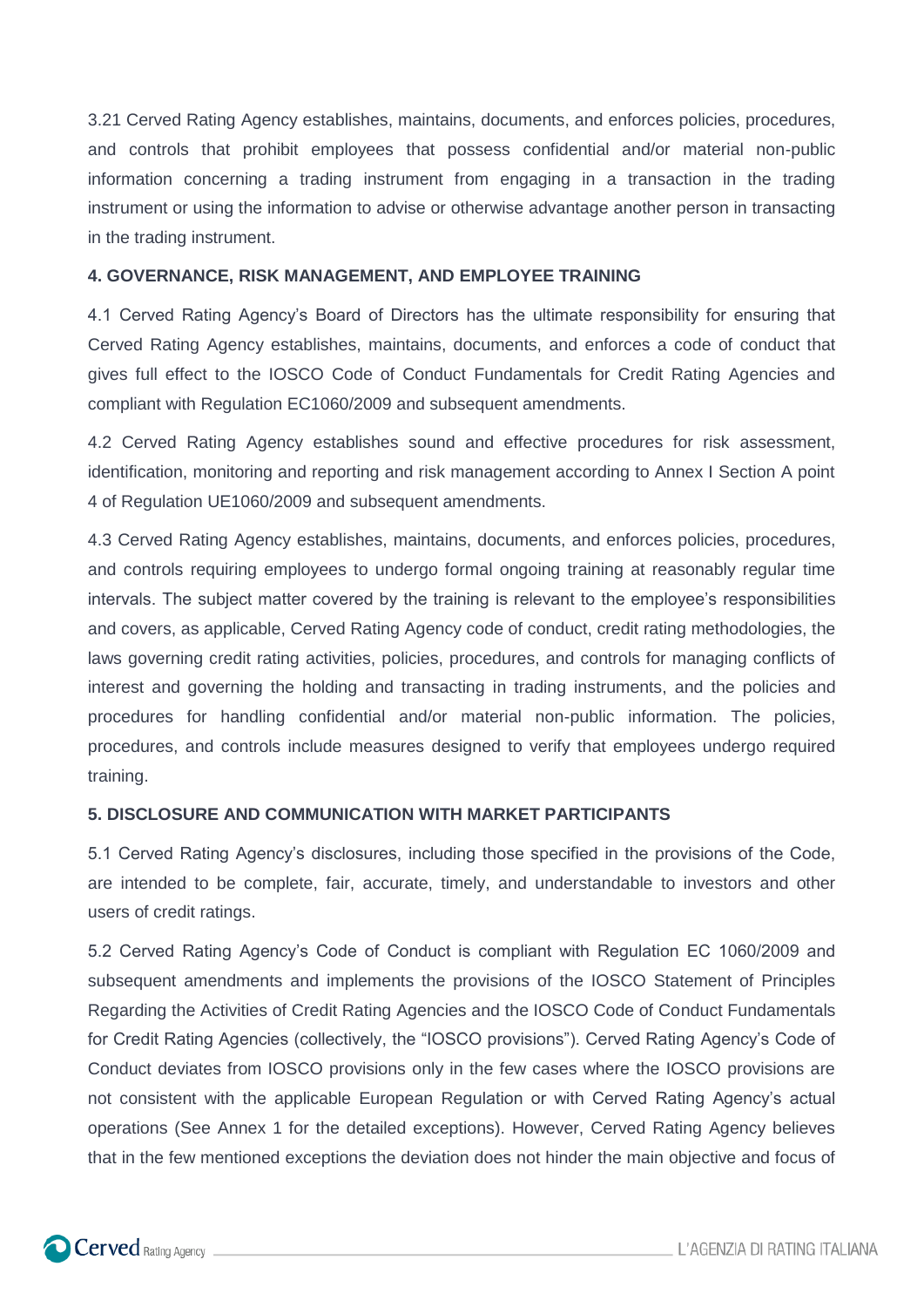the IOSCO provisions. Cerved Rating Agency Code of Conduct is implemented by the Board of Directors and enforced by the procedures and controls put in place. Cerved Rating Agency will disclose as soon as practicable any changes to its Code of Conduct or changes to how it is being implemented or enforced.

5.3 Cerved Rating Agency has established and is maintaining a function charged with receiving, retaining, and handling complaints from market participants and the public. The function is covered by the Compliance Officer who establishes, maintains, documents, and enforces policies, procedures, and controls for receiving, retaining, and handling complaints, including those that are provided on a confidential basis. The policies, procedures, and controls should specify the circumstances under which a complaint must be reported to senior management and the Board of **Directors** 

5.4 Cerved Rating Agency publicly and prominently discloses free of charge on its website:

a. the Code of Conduct;

b. the credit rating methodologies;

c. any other disclosures specified in the provisions of the IOSCO CRA Code as applicable, and

d. any other disclosures specified in Regulation EC 1060/2009 and subsequent amendments.